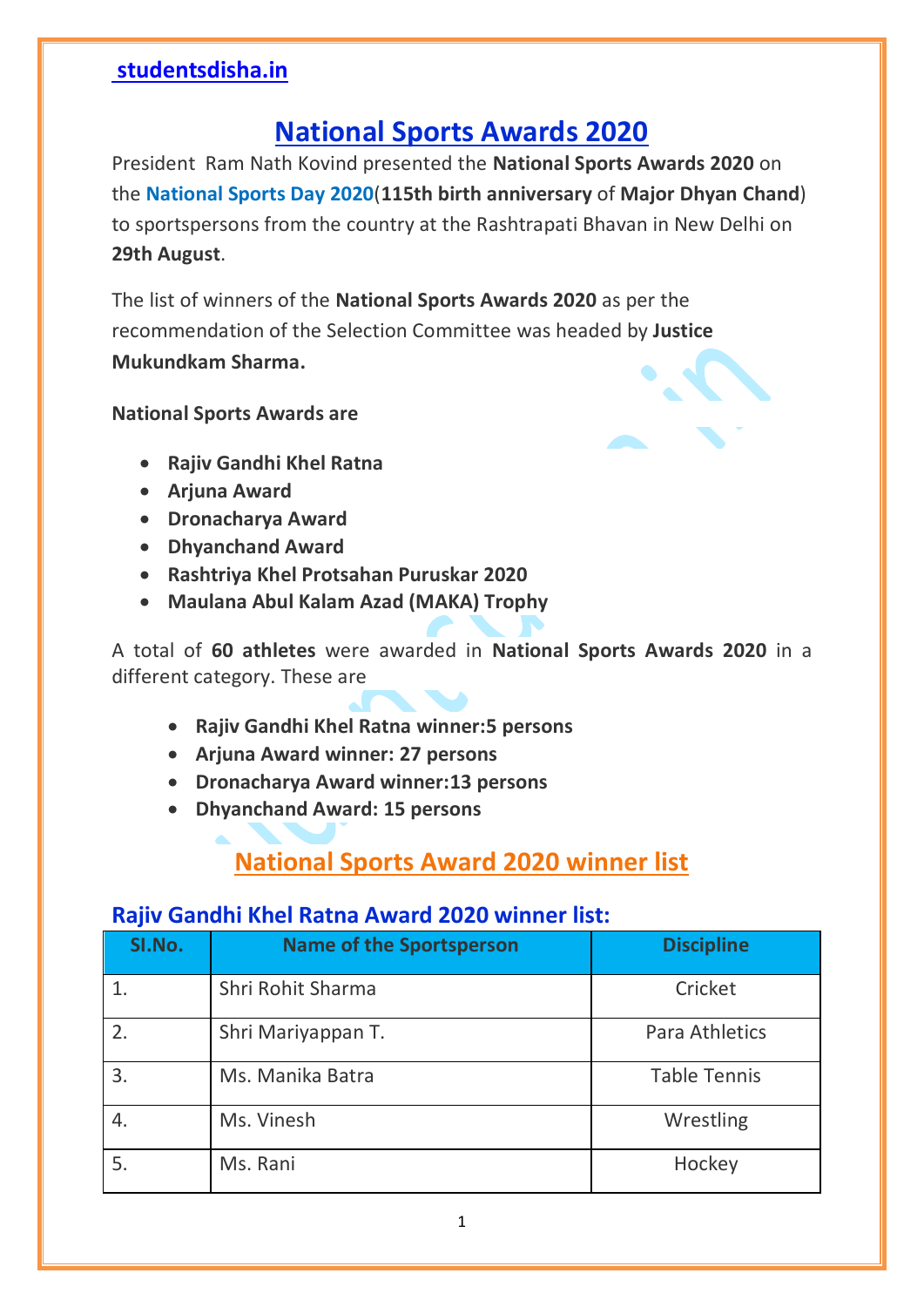### **Arjuna Award 2020 winner list:**

| S. No. | <b>Name of the Sportsperson (Shri)</b> | <b>Discipline</b> |
|--------|----------------------------------------|-------------------|
| 1.     | Shri Atanu Das                         | Archery           |
| 2.     | Ms. Dutee Chand                        | <b>Athletics</b>  |
| 3.     | Shri Satwik Sairaj Rankireddy          | Badminton         |
| 4.     | Shri Chirag Chandrasekhar Shetty       | Badminton         |
| 5.     | Shri Vishesh Bhriguvanshi              | <b>Basketball</b> |
| 6.     | Subedar Manish Kaushik                 | <b>Boxing</b>     |
| 7.     | Ms. Lovlina Borgohain                  | <b>Boxing</b>     |
| 8.     | Shri Ishant Sharma                     | Cricket           |
| 9.     | Ms. Deepti Sharma                      | Cricket           |
| 10.    | Shri Sawant Ajay Anant                 | Equestrian        |
| 11.    | Shri Sandesh Jhingan                   | Football          |
| 12.    | Ms. Aditi Ashok                        | Golf              |
| 13.    | Shri Akashdeep Singh                   | Hockey            |
| 14.    | Ms. Deepika                            | Hockey            |
| 15.    | Shri Deepak                            | Kabaddi           |
| 16.    | Shri Kale Sarika Sudhakar              | Kho Kho           |
| 17.    | Shri Dattu Baban Bhokanal              | Rowing            |
| 18.    | Ms. Manu Bhaker                        | Shooting          |
| 19.    | Shri Saurabh Chaudhary                 | Shooting          |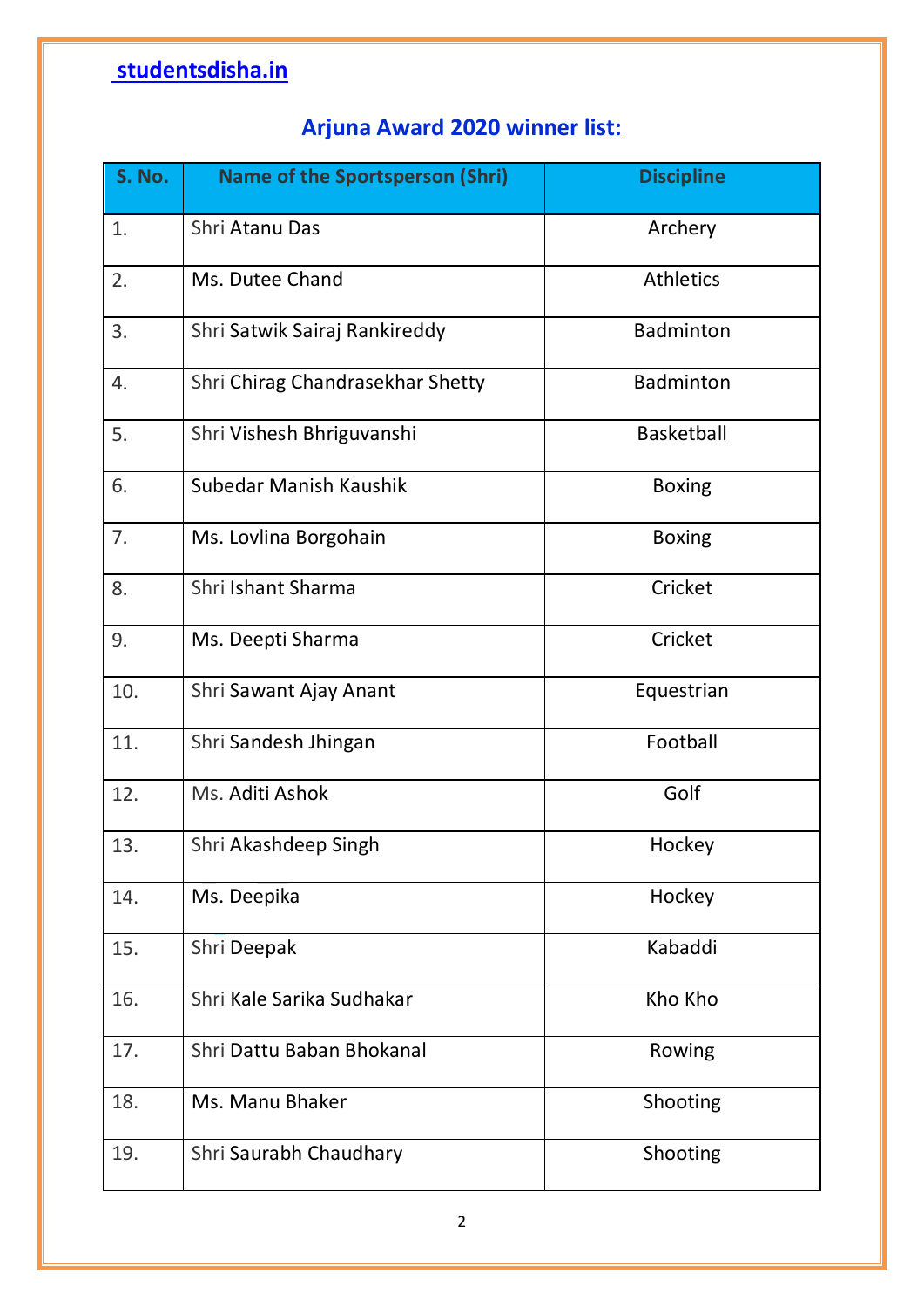| 20. | Ms. Madhurika Suhas Patkar | <b>Table Tennis</b>   |
|-----|----------------------------|-----------------------|
| 21. | Shri Divij Sharan          | <b>Tennis</b>         |
| 22. | Shri Shiva Keshavan        | <b>Winter Sports</b>  |
| 23. | Ms. Divya Kakran           | Wrestling             |
| 24. | <b>Shri Rahul Aware</b>    | Wrestling             |
| 25. | Shri Suyash Narayan Jadhav | Para Swimming         |
| 26. | Shri Sandeep               | <b>Para Athletics</b> |
| 27. | <b>Shri Manish Narwal</b>  | Para Shooting         |

### **Dronacharya Award 2020 winner list:**

 $\bullet$ 

#### **Life-Time Category:-**

| S. No. | <b>Name of the Coach</b>         | <b>Discipline</b> |
|--------|----------------------------------|-------------------|
| 1.     | Shri Dharmendra Tiwary           | Archery           |
| 2.     | Shri Purushotham Rai             | <b>Athletics</b>  |
| 3.     | Shri Shiv Singh                  | <b>Boxing</b>     |
| 4.     | Shri Romesh Pathania             | Hockey            |
| 5.     | Shri Krishan Kumar Hooda         | Kabaddi           |
| 6.     | Shri Vijay Bhalchandra Munishwar | Para Powerlifting |
| 7.     | Shri Naresh Kumar                | <b>Tennis</b>     |
| 8.     | Shri Om Parkash Dahiya           | Wrestling         |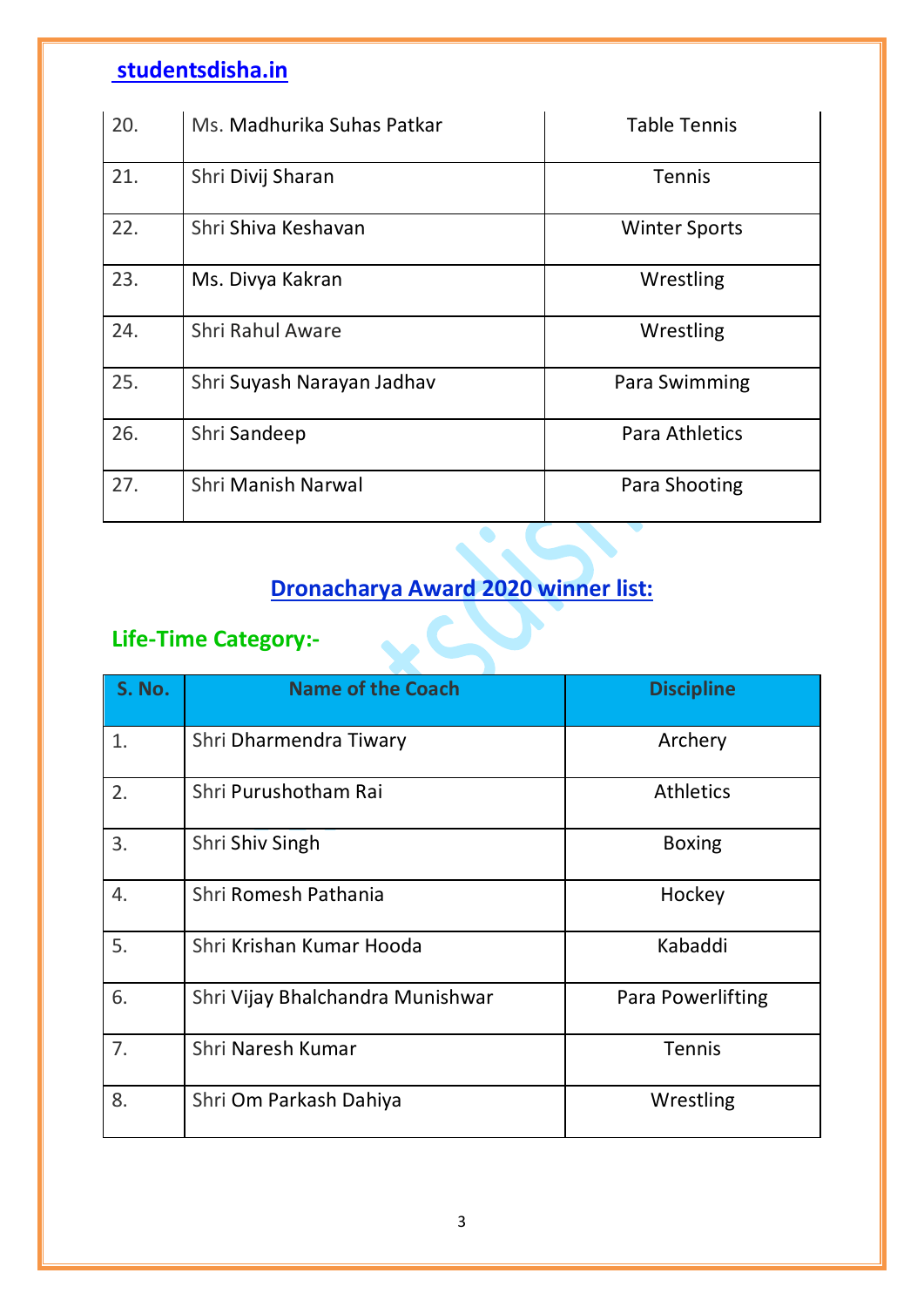### **Regular Category:-**

| <b>S. No.</b> | <b>Name of the Coach</b>  | <b>Discipline</b> |
|---------------|---------------------------|-------------------|
|               | Shri Jude Felix Sebastian | Hockey            |
| 2.            | Shri Yogesh Malviya       | Mallakhamb        |
| 3.            | Shri Jaspal Rana          | Shooting          |
| 4.            | Shri Kuldeep Kumar Handoo | Wushu             |
| 5.            | Shri Gaurav Khanna        | Para Badminton    |

# **Dhyanchand Award 2020 winner list::**

| S. No. | <b>Name of the Sportsperson</b> | <b>Discipline</b>     |
|--------|---------------------------------|-----------------------|
| 1.     | Shri Kuldip Singh Bhullar       | <b>Athletics</b>      |
| 2.     | Ms. Jincy Philips               | <b>Athletics</b>      |
| 3.     | Shri Pradeep Shrikrishna Gandhe | <b>Badminton</b>      |
| 4.     | Ms. Trupti Murgunde             | <b>Badminton</b>      |
| 5.     | Ms. N. Usha                     | <b>Boxing</b>         |
| 6.     | Shri Lakha Singh                | <b>Boxing</b>         |
| 7.     | Shri Sukhvinder Singh Sandhu    | Football              |
| 8.     | Shri Ajit Singh                 | Hockey                |
| 9.     | <b>Shri Manpreet Singh</b>      | Kabaddi               |
| 10.    | Shri J. Ranjith Kumar           | <b>Para Athletics</b> |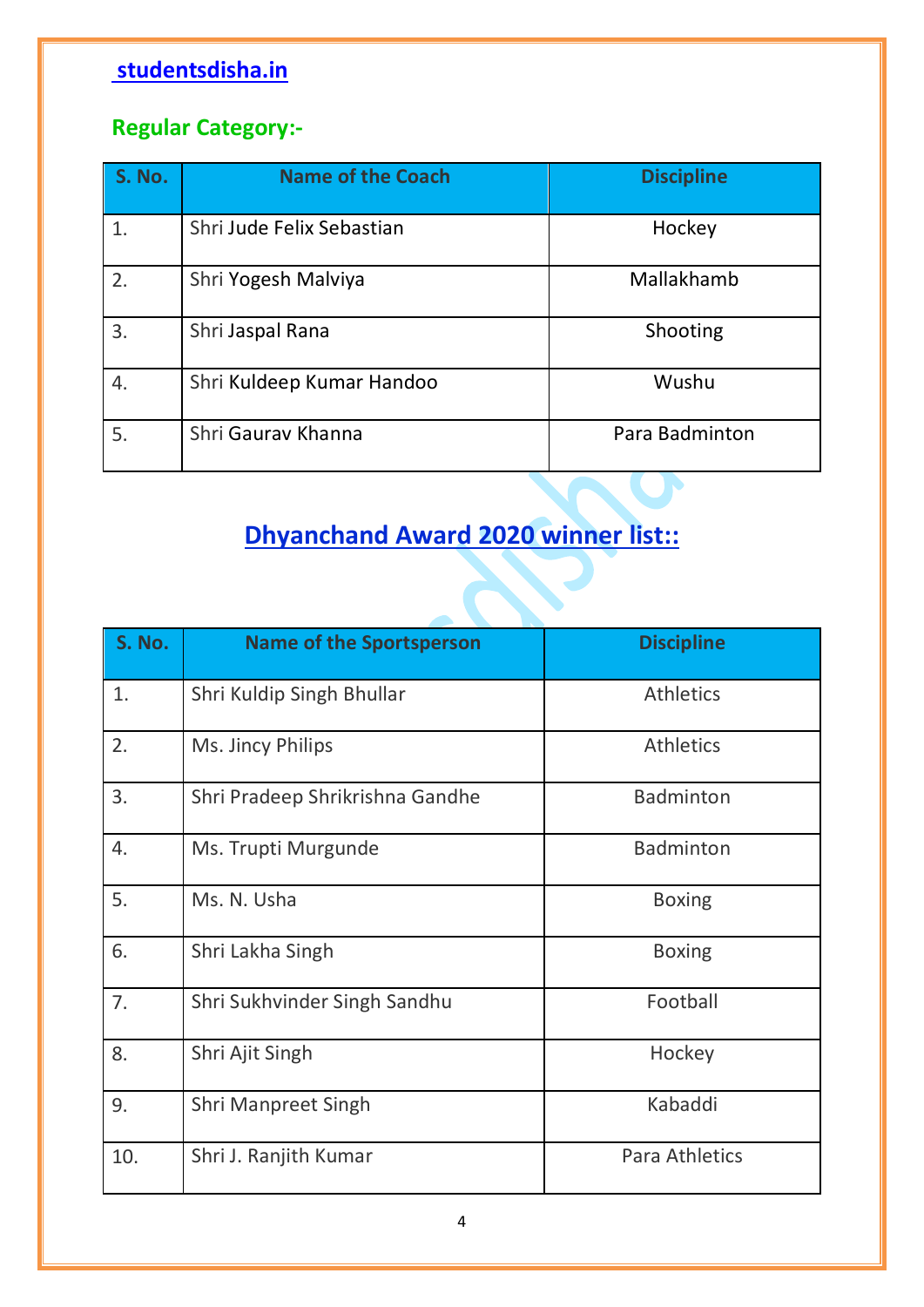| 11. | Shri Satyaprakash Tiwari | Para Badminton |
|-----|--------------------------|----------------|
| 12. | Shri Manjeet Singh       | Rowing         |
| 13. | Late Shri Sachin Nag     | Swimming       |
| 14. | Shri Nandan P Bal        | <b>Tennis</b>  |
| 15. | Shri Netarpal Hooda      | Wrestling      |

#### **Rashtriya Khel Protsahan Puruskar 2020:**

The award is given in four categories

| SI.No          | <b>Category</b>                                                           | <b>Entity/Organization</b>                             |
|----------------|---------------------------------------------------------------------------|--------------------------------------------------------|
|                | Identifying and Nurturing<br>$\bullet$ of<br><b>Budding/Young Talent</b>  | • Lakshya Institute<br>• Army Sports Institute         |
| $\overline{2}$ | Encouragement of sports through<br><b>Corporate Social Responsibility</b> | Oil and<br>Natural<br>Gas<br>Corporation (ONGC) Ltd.   |
| 3              | Employment of Sports Persons and<br><b>Sports Welfare Measures</b>        | Air Force Sports Control Board                         |
| 4              | <b>Sport For Development</b>                                              | International Institute of Sports<br>Management (IISM) |

#### **Maulana Abul Kalam Azad (MAKA) Trophy, 2020:**

This award is being conferred to the overall top performing university in interuniversity tournaments.

**MAKA Trophy, 2020 winner-Panjab University, Chandigarg**

#### **Tenzing Norgay National Adventure Awards 2019:**

This awarded to recognize the spirit of Adventure among the people of the country.